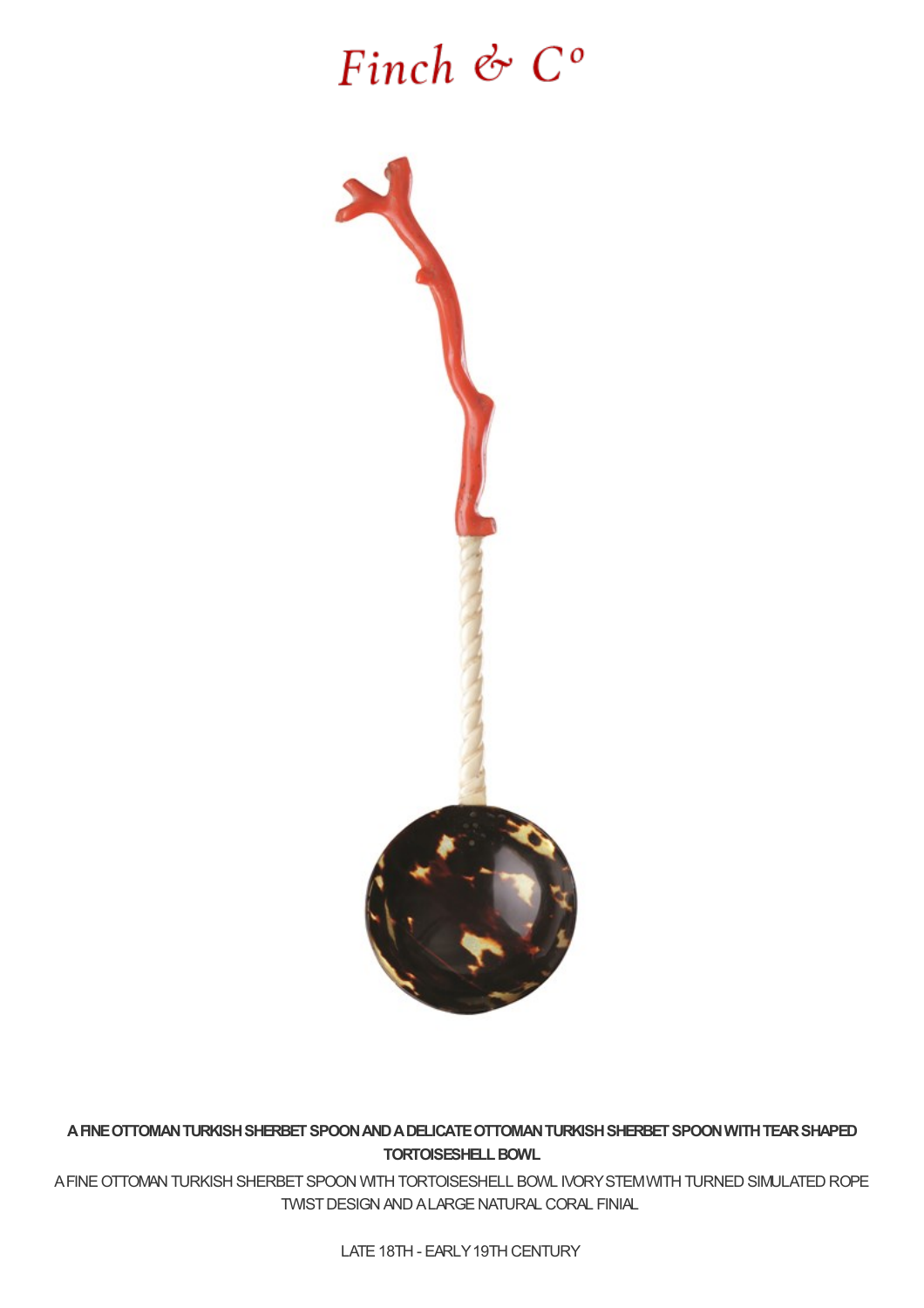SIZE: 25.5CMLONG- 10 INSLONG

### NOWSOLD

AND

## A DELICATE OTTOMAN TURKISH SHERBET SPOON WITH TEAR SHAPED TORTOISESHELL BOWL AND CORAL STEM AND BRASS SEGMENT FINIAL

#### SIZE: 21CMLONG- 8¼INSLONG

## A FINE OTTOMAN TURKISH SHERBET SPOON WITH TORTOISESHELL BOWL IVORY STEM WITH TURNED SIMULATED ROPE TWISTDESIGNANDALARGENATURAL CORAL FINIAL

LATE 18TH - EARLY 19TH CENTURY

SIZE: 25.5CMLONG- 10 INSLONG

AND

## ADELICATE OTTOMAN TURKISH SHERBET SPOON WITH TEAR SHAPED TORTOISESHELL BOWL AND CORAL STEMAND BRASS SEGMENT FINIAL

SIZE: 21CMLONG- 8¼INSLONG

#### **LITERATURE**

THE OTTOMANS LIKED USING MULTIPLE MATERIALS IN COMBINATION AND THE CRAFTSMEN AT THE TOPKAPI PALACE PRODUCED MANY LUXURY ITEMS USING EXOTIC MATERIALS FROM AROUND THE WORLD. ARTISTS, ARCHITECTS AND